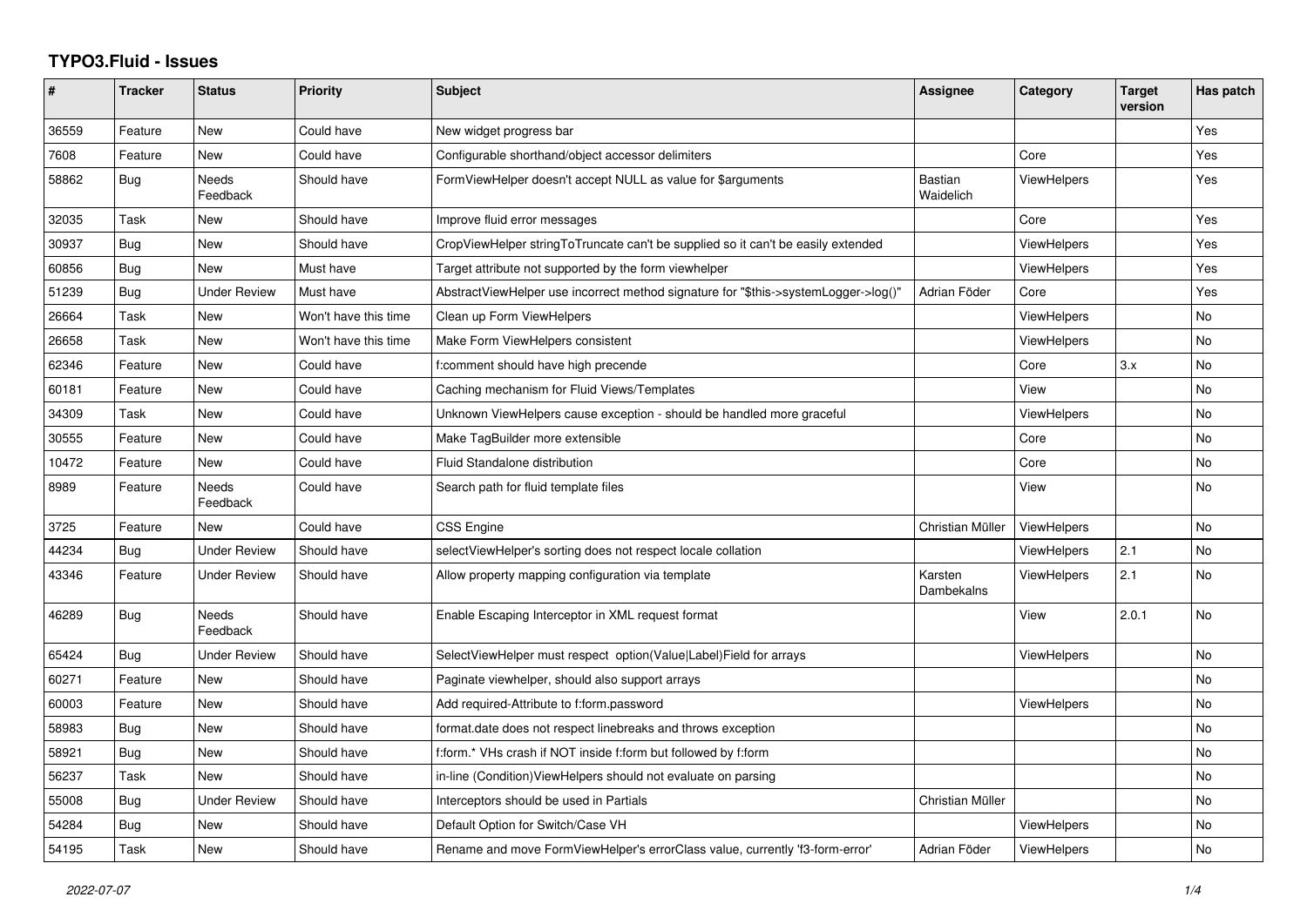| #     | <b>Tracker</b> | <b>Status</b>       | <b>Priority</b> | Subject                                                                                       | <b>Assignee</b>       | Category    | <b>Target</b><br>version | Has patch |
|-------|----------------|---------------------|-----------------|-----------------------------------------------------------------------------------------------|-----------------------|-------------|--------------------------|-----------|
| 53806 | Bug            | <b>Under Review</b> | Should have     | Paginate widget maximumNumberOfLinks rendering wrong number of links                          | Bastian<br>Waidelich  | Widgets     |                          | <b>No</b> |
| 52640 | Feature        | <b>Under Review</b> | Should have     | Create an UnlessViewHelper as opposite to the IfViewHelper                                    | Marc Neuhaus          |             |                          | No        |
| 52591 | Bug            | New                 | Should have     | The Pagination Widget broken for joined objects                                               |                       |             |                          | No        |
| 51277 | Feature        | New                 | Should have     | ViewHelper context should be aware of actual file occurrence                                  |                       |             |                          | No        |
| 50888 | Bug            | <b>Under Review</b> | Should have     | WSOD by changing name of section and if Fluid caches are generated                            |                       |             |                          | <b>No</b> |
| 49756 | Feature        | <b>Under Review</b> | Should have     | Select values by array key in checkbox viewhelper                                             |                       |             |                          | No        |
| 49600 | Bug            | New                 | Should have     | f:form tag shown as a HTML on frontend                                                        |                       | ViewHelpers |                          | No        |
| 47669 | Task           | New                 | Should have     | FormViewHelper does not define the default request method                                     |                       |             |                          | No        |
| 47006 | Bug            | <b>Under Review</b> | Should have     | widget identifier are not unique                                                              |                       |             |                          | No        |
| 46545 | Feature        | <b>New</b>          | Should have     | Better support for arrays in options of SelectViewHelper                                      |                       |             |                          | <b>No</b> |
| 46257 | Feature        | <b>Under Review</b> | Should have     | Add escape sequence support for Fluid                                                         |                       | Core        |                          | No        |
| 46091 | Task           | Needs<br>Feedback   | Should have     | Show source file name and position on exceptions during parsing                               |                       |             |                          | No        |
| 45394 | Task           | New                 | Should have     | Forwardport Unit test for standalone view                                                     |                       | View        |                          | No        |
| 45153 | Feature        | New                 | Should have     | f:be.menus.actionMenuItem - Detection of the current select option is insufficient            |                       |             |                          | No        |
| 43072 | Task           | New                 | Should have     | Remove TOKENS for adding templates fallback in Backporter                                     |                       | View        |                          | <b>No</b> |
| 43071 | Task           | New                 | Should have     | Remove TOKENS for adding fallback teplates in B                                               |                       |             |                          | No        |
| 42743 | Task           | New                 | Should have     | Remove inline style for hidden form fields                                                    |                       |             |                          | <b>No</b> |
| 42397 | Feature        | New                 | Should have     | Missing viewhelper for general links                                                          |                       |             |                          | No        |
| 40081 | Feature        | New                 | Should have     | Allow assigned variables as keys in arrays                                                    |                       |             |                          | No        |
| 39990 | Bug            | New                 | Should have     | Same form twice in one template: hidden fields for empty values are only rendered<br>once     |                       | Core        |                          | No        |
| 39936 | Feature        | New                 | Should have     | registerTagAttribute should handle default values                                             |                       | ViewHelpers |                          | No        |
| 38130 | Feature        | New                 | Should have     | Checkboxes and multiple select fields should have an assignable default value                 |                       |             |                          | No        |
| 37619 | Bug            | New                 | Should have     | Fatal Error when using variable in name attribute of Section ViewHelper                       |                       | ViewHelpers |                          | No        |
| 37095 | Feature        | New                 | Should have     | It should be possible to set a different template on a Fluid TemplateView inside an<br>action | Christopher<br>Hlubek |             |                          | No        |
| 36655 | <b>Bug</b>     | New                 | Should have     | <b>Pagination Links</b>                                                                       |                       | Widgets     |                          | N0        |
| 36410 | Feature        | New                 | Should have     | Allow templates to send arguments back to layout                                              |                       | ViewHelpers |                          | No        |
| 34682 | <b>Bug</b>     | <b>Under Review</b> | Should have     | Radio Button missing checked on validation error                                              |                       | ViewHelpers |                          | No        |
| 33394 | Feature        | Needs<br>Feedback   | Should have     | Logical expression parser for BooleanNode                                                     | <b>Tobias Liebig</b>  | Core        |                          | No        |
| 33215 | Feature        | New                 | Should have     | RFC: Dynamic values in ObjectAccess paths                                                     |                       |             |                          | No        |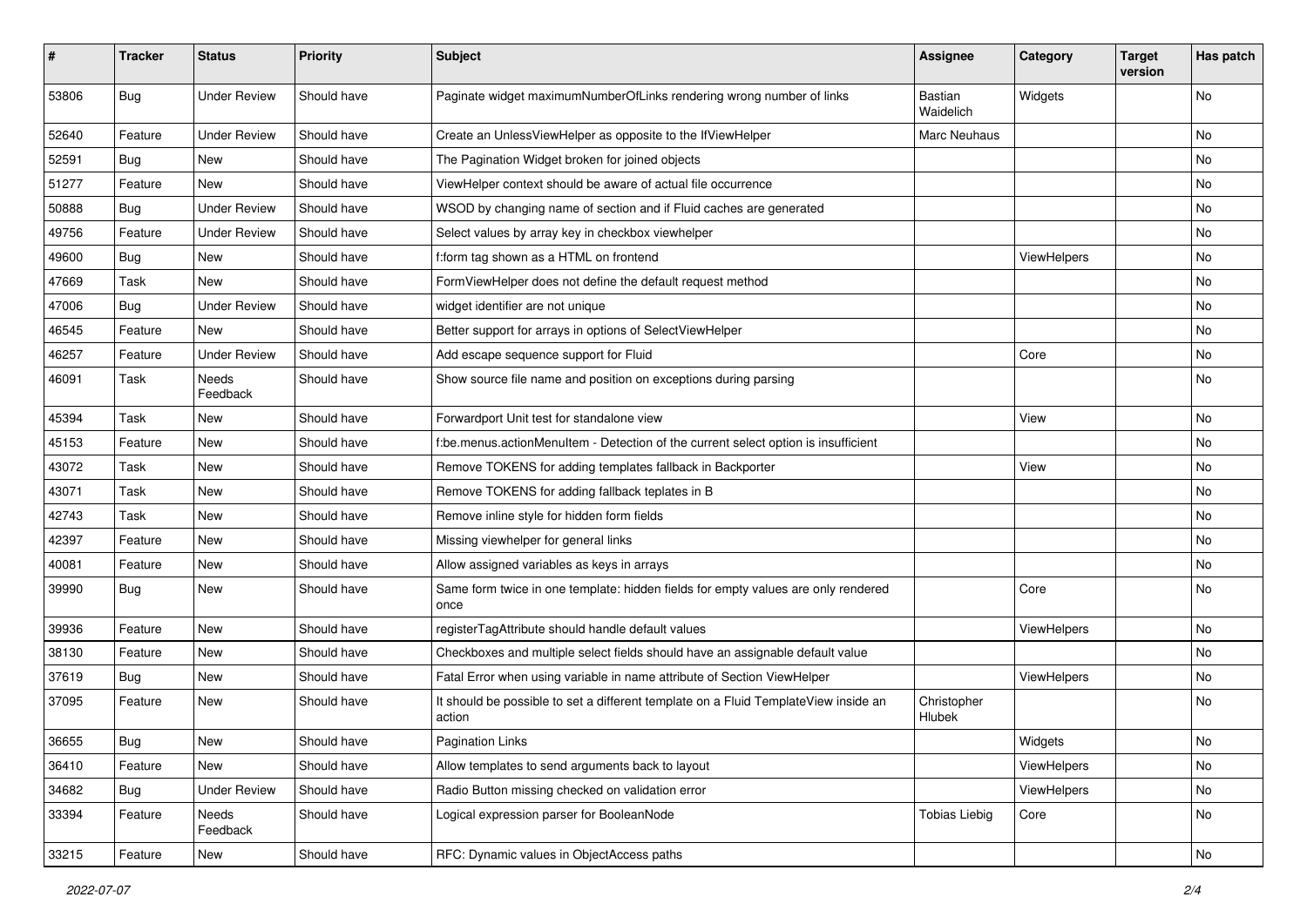| #     | <b>Tracker</b> | <b>Status</b>            | Priority    | Subject                                                                                                     | <b>Assignee</b>             | Category    | <b>Target</b><br>version | Has patch     |
|-------|----------------|--------------------------|-------------|-------------------------------------------------------------------------------------------------------------|-----------------------------|-------------|--------------------------|---------------|
| 31955 | Feature        | New                      | Should have | f:uri.widget                                                                                                |                             | Widgets     |                          | No            |
| 28554 | Bug            | New                      | Should have | (v4) implement feature flag to disable caching                                                              |                             |             |                          | No            |
| 28553 | <b>Bug</b>     | New                      | Should have | improve XHProf test setup                                                                                   |                             |             |                          | No            |
| 28552 | Bug            | New                      | Should have | (v5) write ViewHelper test for compiled run; adjust functional test to do two passes<br>(uncached & cached) |                             |             |                          | No            |
| 28551 | Bug            | Accepted                 | Should have | (v4) backport VHTest                                                                                        | Sebastian<br>Kurfuerst      |             |                          | <b>No</b>     |
| 28550 | Bug            | New                      | Should have | (v4) make widgets cacheable, i.e. not implement childnodeaccess interface                                   |                             |             |                          | <b>No</b>     |
| 28549 | Bug            | New                      | Should have | make widgets cacheable, i.e. not implement childnodeaccess interface                                        |                             |             |                          | No            |
| 12863 | Bug            | New                      | Should have | Attributes of a viewhelper can't contain a '-'                                                              | Sebastian<br>Kurfuerst      | Core        |                          | No            |
| 10911 | Task           | New                      | Should have | Tx_Fluid_ViewHelpers_Form_AbstractFormViewHelper->renderHiddenIdentityField<br>should be more reliable      |                             | ViewHelpers |                          | <b>No</b>     |
| 8648  | Bug            | New                      | Should have | format.crop ViewHelper should support all features of the crop stdWrap function                             |                             | ViewHelpers |                          | <b>No</b>     |
| 8491  | Task           | Needs<br>Feedback        | Should have | link.action and uri.action differ in absolute argument                                                      | Karsten<br>Dambekalns       | ViewHelpers |                          | No            |
| 5933  | Feature        | Accepted                 | Should have | Optional section rendering                                                                                  | Sebastian<br>Kurfuerst      | ViewHelpers |                          | No            |
| 3481  | <b>Bug</b>     | <b>New</b>               | Should have | Use ViewHelperVariableContainer in PostParseFacet                                                           |                             | Core        |                          | <b>No</b>     |
| 3291  | Feature        | <b>Needs</b><br>Feedback | Should have | Cacheable viewhelpers                                                                                       |                             |             |                          | No            |
| 52419 | Bug            | New                      | Should have | Wrong PHPDocs notation for default value inline f:translate viewhelper                                      |                             |             | 2.0                      | No            |
| 40998 | Bug            | <b>Under Review</b>      | Should have | Missing parent request namespaces in form field name prefix                                                 | Sebastian<br>Kurfuerst      | ViewHelpers | 1.1.1                    | No            |
| 36662 | Bug            | <b>Needs</b><br>Feedback | Should have | Checked state isn't always correct when property is collection                                              | Kevin Ulrich<br>Moschallski | ViewHelpers | 1.1.1                    | <b>No</b>     |
| 45384 | Bug            | New                      | Must have   | Persisted entity object in widget-configuration cannot be deserialized (after reload)                       |                             | Widgets     | 2.0.1                    | <b>No</b>     |
| 59057 | Bug            | <b>Under Review</b>      | Must have   | Hidden empty value fields shoud be disabled when related field is disabled                                  | Bastian<br>Waidelich        | ViewHelpers |                          | No            |
| 57885 | <b>Bug</b>     | New                      | Must have   | Inputs are cleared from a second form if the first form produced a vallidation error                        |                             |             |                          | No            |
| 51100 | Feature        | New                      | Must have   | Links with absolute URI should have the option of URI Scheme                                                |                             | ViewHelpers |                          | $\mathsf{No}$ |
| 49038 | <b>Bug</b>     | New                      | Must have   | form.select does not select the first item if prependOptionValue is used                                    |                             |             |                          | No            |
| 40064 | Bug            | New                      | Must have   | Multiselect is not getting persisted                                                                        |                             | ViewHelpers |                          | No            |
| 38369 | <b>Bug</b>     | New                      | Must have   | Resource ViewHelpers should not fall back to request package                                                |                             | View        |                          | No            |
| 33628 | <b>Bug</b>     | Needs<br>Feedback        | Must have   | Multicheckboxes (multiselect) for Collections don't work                                                    | Christian Müller            | ViewHelpers |                          | No            |